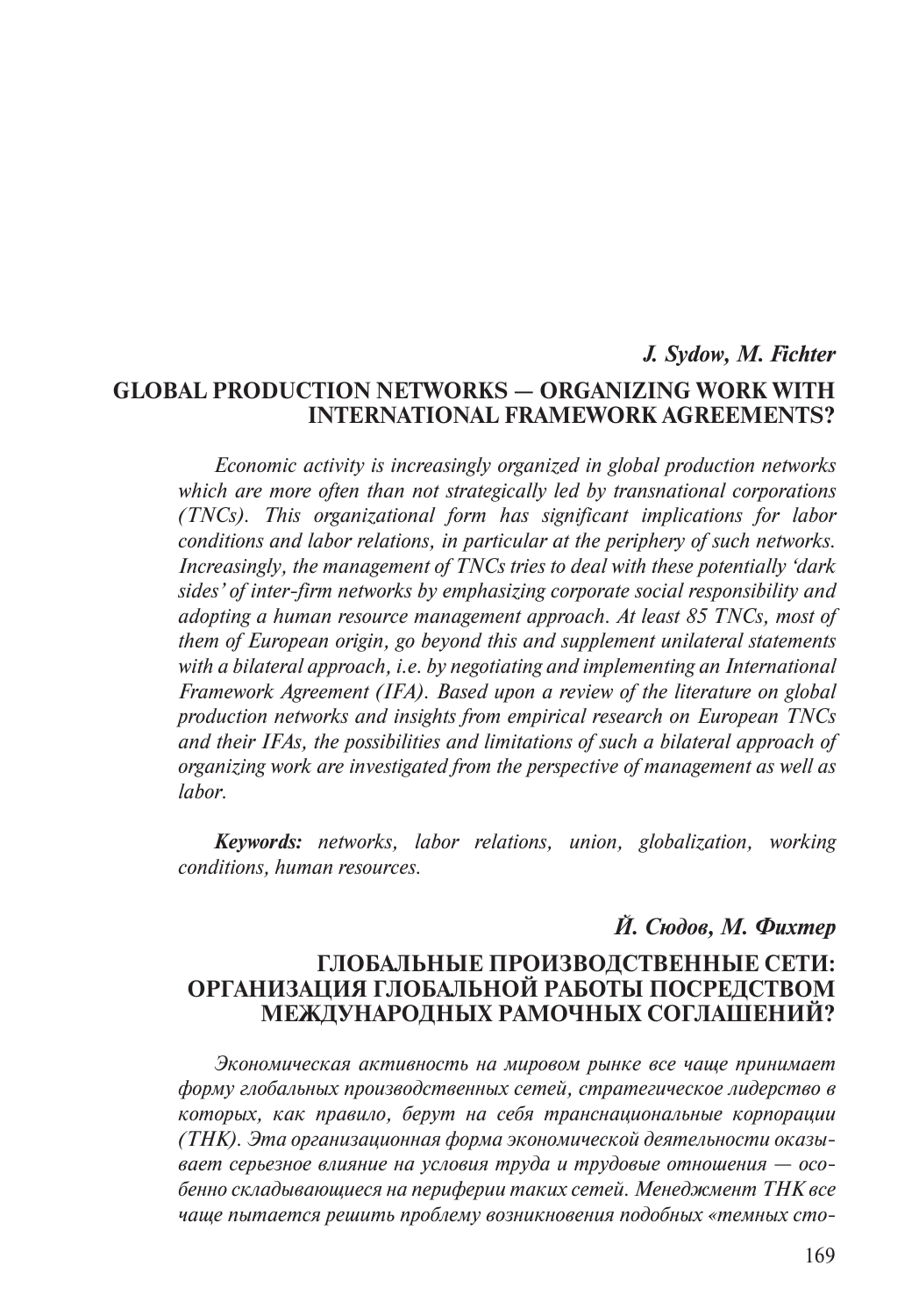*рон» сетевых структур, придавая особое значение корпоративной социальной ответственности и развивая интернационализированную систему управления трудовыми ресурсами. По меньшей мере 85 ТНК, большинство из которых когда-то возникли в Европе, не ограничиваются такой однонаправленной политикой, предпочитая двусторонний подход, — в частности, путем заключения международного рамочного соглашения (IFA) с глобальными Федерациями профсоюзов и другими представителями наемных работников. Опираясь на анализ литературы, посвященной глобальным производственным сетям, а также на результаты крупного эмпирического исследования европейских ТНК и их международных рамочных соглашений, мы обсудим возможности и ограничения такого двустороннего подхода к организации работы как с управленческой точки зрения, так и с точки зрения наемных работников.*

*Ключевые слова: сети, трудовые отношения, союз, глобализация, условия труда, человеческие ресурсы.*

#### **Introduction**

In 2010, Apple faced a slew of bad press following reports of illnesses, deaths, and suicides at Foxconn Technology Co Ltd., one of its Chinese suppliers employing well over a million workers. While this was only the most extreme and by far the most publicized case, modern forms of production and value creation have not been able to eradicate working conditions that are widely considered as inhuman and illegitimate, as they contradict the core labor standards of the International Labour Office (ILO): hazardous working conditions, child and forced labor, discrimination and unequal pay, and lack of freedom of association and collective bargaining. Rather, these kinds of working conditions are not uncommon when global production is not under immediate control of Transnational Corporations (TNCs) but instead, due to outsourcing and offshoring, organized in global production networks (GPNs) that are only strategically led by one or more of these corporations. And it is at the 'periphery' of these GPNs that indecent working conditions are most likely to be found: in second-, third- or even fourth-tier suppliers in countries like Brazil, China, India, Vietnam and — in Europe — Russia and Turkey.

Not only due to bad press and activities of non-governmental organizations like WEED or the Clean Clothes Campaign, the management of TNCs increasingly and most commonly deals with these potentially 'dark sides' of GPNs by emphasizing corporate social responsibility (CSR) and adopting a human resource management (HRM) approach\*. At least 85 TNCs, most of them of European origin, including one

<sup>\*</sup> It is only quite recently that the interplay between CSR and HRM practices has received some attention by researchers (e.g. Preuss et al. 2009; Fichter et al. 2011).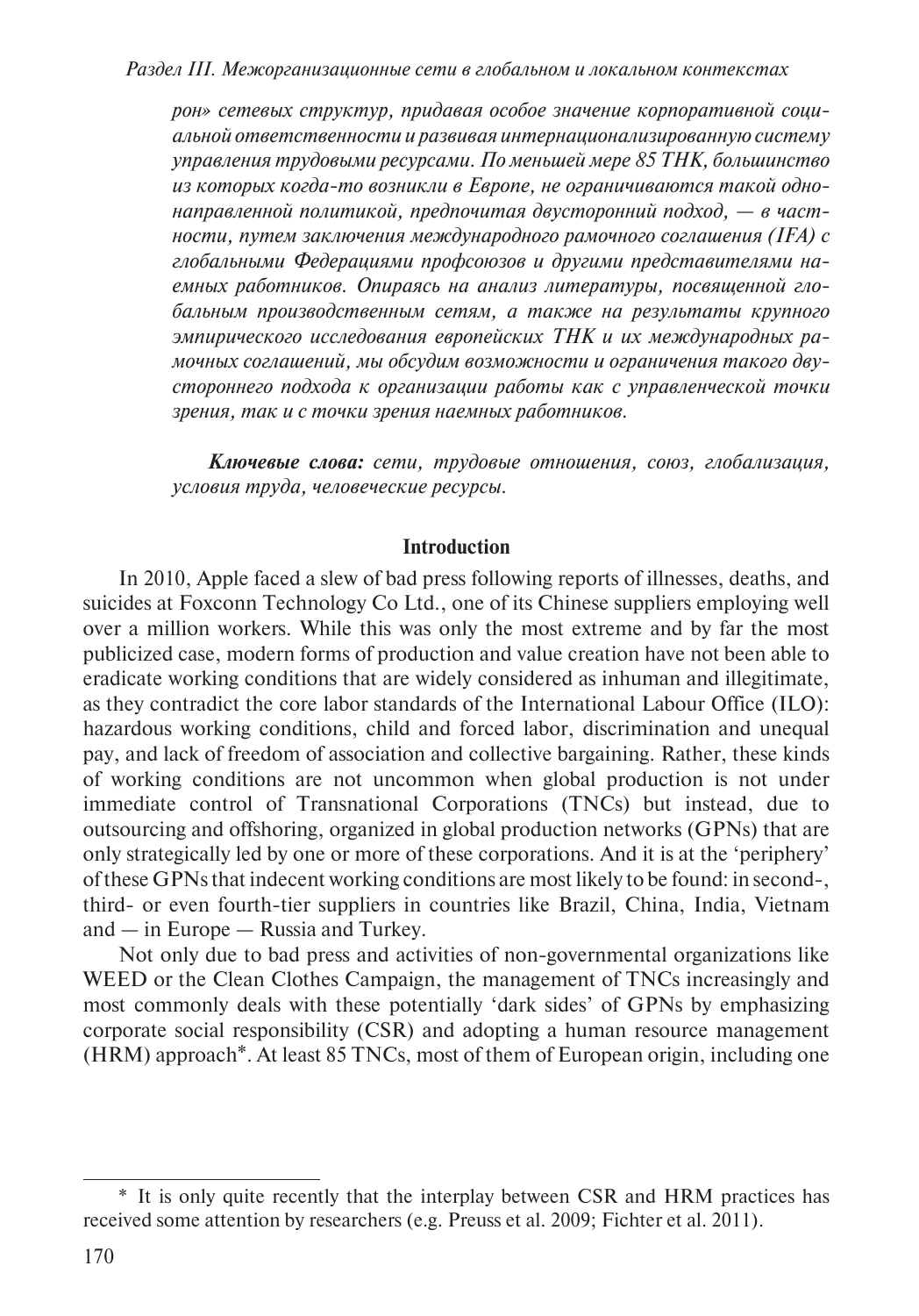Russian (Lukoil)\*, seem nevertheless to go beyond this and supplement the unilateral with a bilateral approach, i.e. by negotiating and implementing an International Framework Agreement (IFA). As a joint statement of commitment, an IFA is intended to secure practices which ensure compliance with basic labor standards, in particular with the core labor standards established by the ILO's (1998) *Declaration on Fundamental Principles and Rights at Work.* But what is the motivation of management and unions, and how do they succeed in implementing such agreements in GPNs? Do they actually help to organize work in a GPN?

The paper starts by introducing GPNs as an organizational form of economic activity and by asserting that earlier empirical research on GPNs has shown little concern for labor and labor relations. Identifying CSR and HRM (resp. IHRM) as related and relevant fields of management research and practice, we will argue in favor of a bilateral approach that may complement unilateral CSR/HRM policies of TNCs: negotiating, signing and implementing an IFA with global unions. Building upon earlier studies of IFAs we elaborate our research questions and then present our research design and results. The latter are based on a sample of corporations that includes almost all of the signatory corporations, all of which are of European origin and have activities in one of four industries each represented by a specific GUF (Global Union Federation): metalworking (IMF), chemicals (ICEM), construction (BWI), and service industries (UNI). The motivation of their management is as clear — and distinct from that of the unions/GUFs. Most importantly, the implementation of IFAs within the TNCs and, in particular, within the GPN is still rather limited. This may be explained less by differences in motivation than by the initial conditions and the process of negotiation preceding implementation. The negotiation phase may be regarded as a kind of 'early warning system' which is a good predictor of the level of implementation to be expected. Still, there are exceptions to be found. The discussion that follows will highlight the contribution of our study over earlier ones.

#### **On Global Production Networks: Two Discourses Neglecting Labor**

The notion of networks, in the framework of a local, regional or national as much as of the global economy, either reflects an analytical perspective or a specific governance structure of economic activities (Grabher and Powell 2004). In the latter case, an inter-organizational network is conceived as a social system in which the activities of at least three formally independent organizations are coordinated repeatedly in time and space. In other words, there is a reflexively agreed-upon interorganizational division of labor as well as cooperation among the organizations that comprise the network (Sydow and Windeler 1998; Grabher and Powell 2004; Provan and Kenis 2008); more often than not such networks are under the guidance of a lead

<sup>\*</sup> Beyond the IFA concluded between Lukoil and ICEM (and its national affiliate; see Papadakis 2011, pp. 69-70 for details), the Russian subsidiaries of some 28 companies headquartered in Germany (e.g. Daimler, Evonik and Hochtief) or other countries (e.g. Adecco, ISS and Rhodia) are covered by an IFA. Accordingly, almost a third of all IFAs reach into Russia.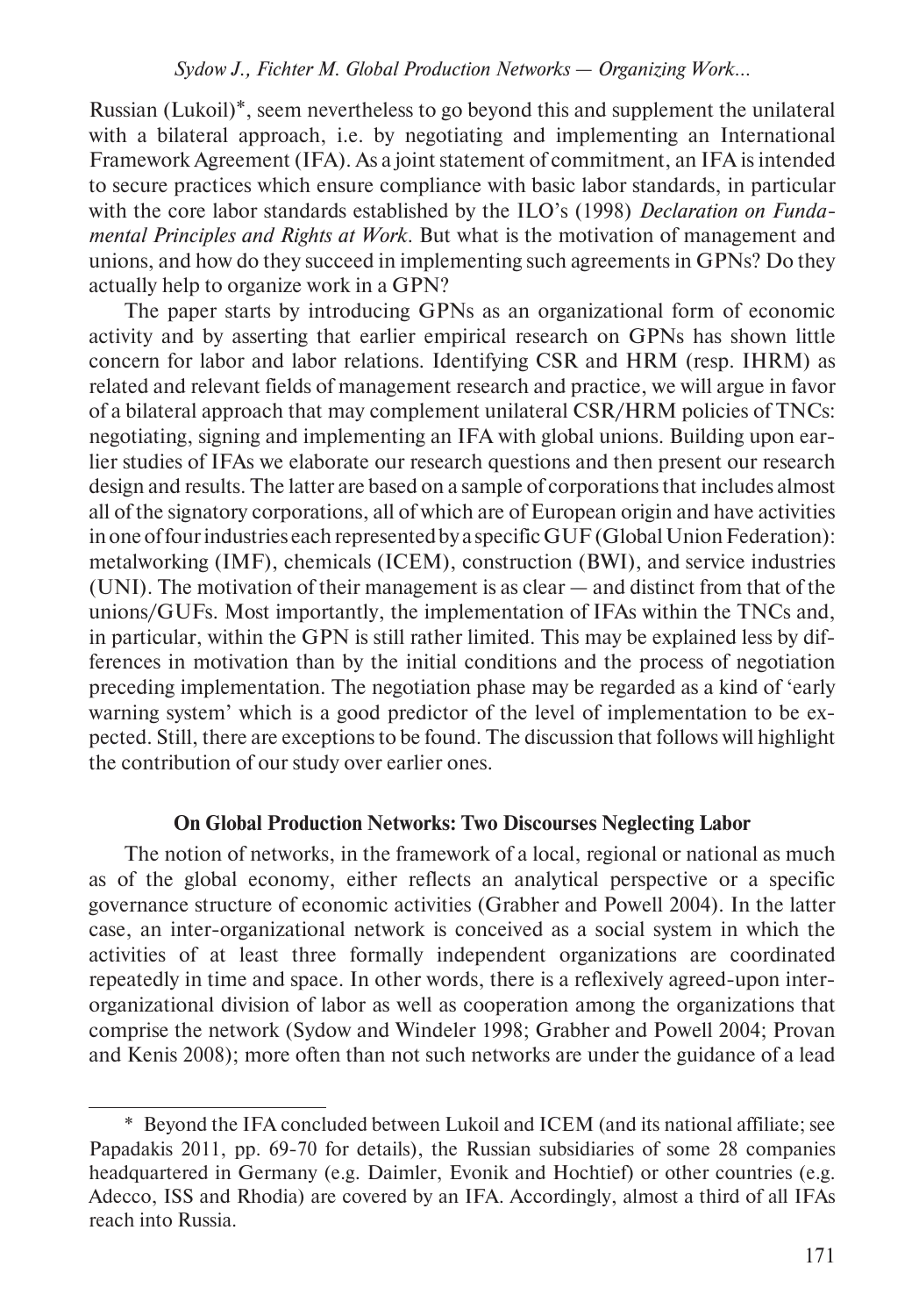firm (Gereffi, Humphrey and Sturgeon 2005; Müller-Seitz 2012). Usually the organizational actors are bound to one another, or at least to the lead firm, on a formal basis, e.g., with the help of bi- or multilateral contracts or as an accredited member of an official network. Thus, from a governance perspective, *global* production networks — GPNs — comprise organizations from different countries that seek economic advantage from the international division of labor (in particular by means of outsourcing/ offshoring) and require additional coordination efforts not only from the lead firm but also from other network members (e.g., Ernst and Kim 2002; Henderson, Dicken, Hess, Coe and Yeung 2002; Gereffi et al. 2005; Bair 2008).

Interestingly, research on inter-organizational networks (see Borgatti and Foster 2003 or Provan, Fish and Sydow 2007 for recent reviews) hardly ever refers to labor issues. This is surprising given that labor conditions and labor relations including pay, training and opportunities for participation in decision-making, are strongly affected by this organizational form where possible negative feedback may be disruptive and endanger functionality (see, Marchington, Grimshaw, Rubery and Willmott 2005 and Flecker and Meil 2010 for exceptions). The related, though quite isolated, discourse on "global production networks" (mainly among economic geographers, sociologists and political scientists) at least pays some attention to labor, either as victims of globalization or as sources of value creation and/or resistance (e.g., Frenkel 2001; Coe, Dicken nand Hess 2008; Bair 2008; Levy 2008; Rainnie, Herod and McGrath-Champ 2011). Most of these latter studies that acknowledge that GPN "are ultimately networks of embodied labour" (Rainnie et al. 2011: 161), focus on particular industries. Riisgaard and Hammer (2011), for instance, investigated the implications of different GPN governances (hands-on and hands-off 'drivenness') and institutional conditions ('local labour control regimes') on the possible strategies of organized labor in the global cut flowers and banana industries. Ascribing a much more active role to labor, these authors identify, for instance, the power of "labour coalitions beyond the workplace that have a strategic advantage in a buyer-driven terrain, that is, strategies that link workplaces with local communities (in the South), other social movements, as well as consumer organizations (in the markets of the North)" (Riisgaard and Hammer 2011: 174). In producer-driven GPNs they see significantly more potential for establishing international cooperation across different production locations with the help of an IFA. Similarly, Frenkel and Sydow (2011) argue with respect to GPNs reaching into China, that obligational or quasi-obligational rather than transactional relations offer opportunities for unions to influence working conditions, possibly even at the periphery of a GPN.

Despite widespread neglect in research, the actual management of GPNs seems increasingly concerned about labor issues. For one, HRM practices are developed and applied reaching from headquarters to subsidiaries and, increasingly, touching upon issues beyond the organizational boundary of the TNC (Preuss, Haunschild and Matten 2009; Fichter, Helfen and Sydow 2011). And the management of TNCs is also increasingly involved in CSR practices (Waddock 2008), though their actual impact upon labor and labor relations is still debatable (e.g., Locke. Amengual and Mangla 2009). Nevertheless, both HRM and CSR practices are considered to create (or at least maintain) economic value for the corporation. At the very least, it makes it easier for organizations to attract and retain a qualified workforce (Greening and Turban 2000).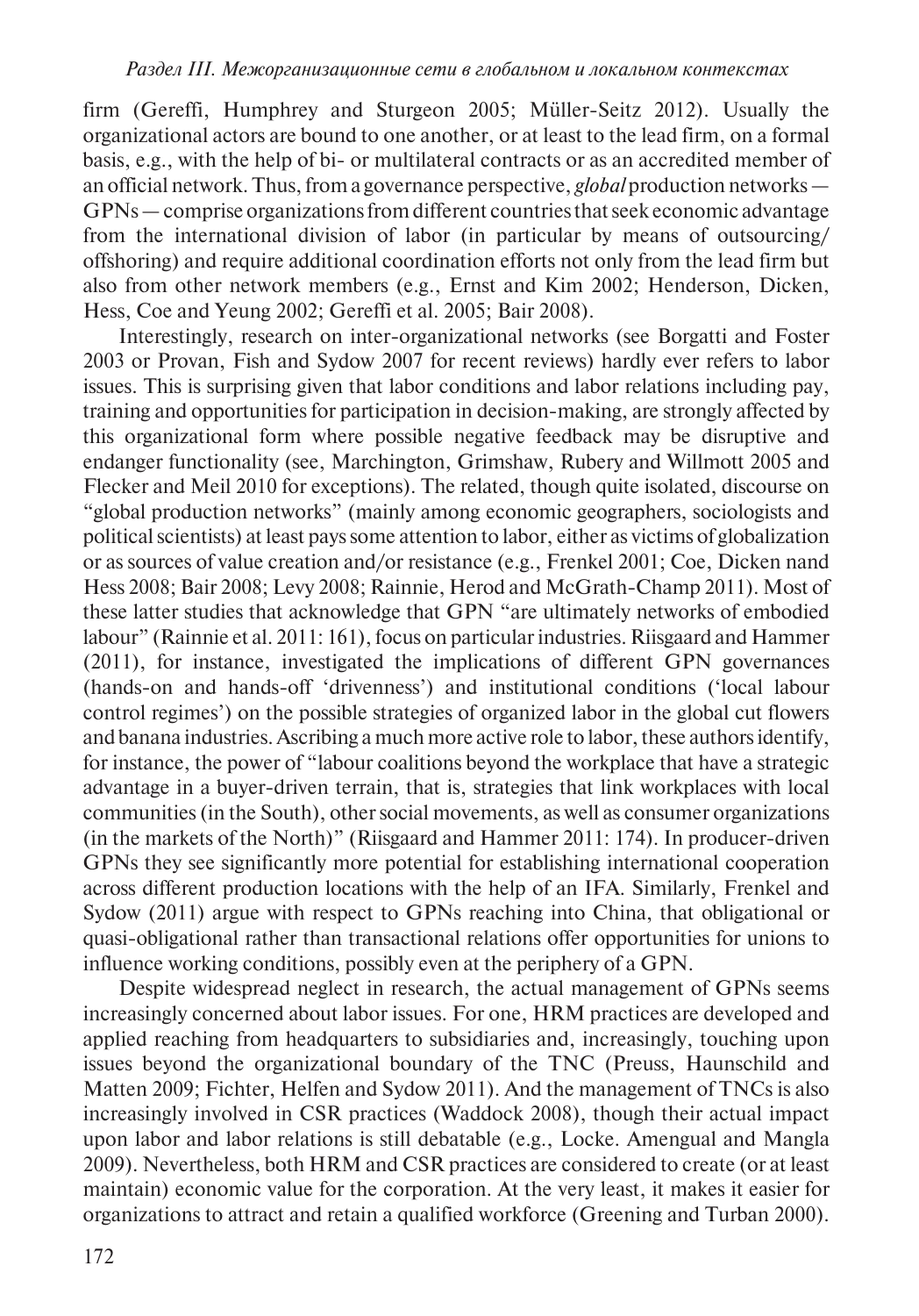Despite the importance of such practices for corporate operations, workers and their unions are rarely active participants. And where they are, their role almost always remains hidden. It remains the task of empirical research to unpack the role of labor in organizing work in GPNs.

#### **Research Design and Methods**

There is already some research providing insights into the motivation, negotiation and/or implementations of IFAs, which is taken as one possible point of departure for understanding the role of labor in this organizational form. For instance, Hammer (2005) was the first to discuss the status of IFAs between rights and bargaining, and Egels-Zandén (2009) reflected on the motives behind their adoption. Papadakis (2011) had a closer look at the managers' motivations for adopting an IFA in the rather few non-European TNCs. In comparison with European corporations, the author finds that, in contrast to European-based TNCs, the signing of an IFA by corporations based in countries like Japan, Russia and South Africa depends even more upon the individuals involved and how they approach this issue. The major reason for this is the lack of institutional support in these countries.

Although empirical in-depth research on IFAs is less common, a few studies have investigated the motivation and implementation in particular cases. Wills (2002) was the first to study one early IFA in the service industry in depth, the one concluded between the French-owned global hotel chain Accor and the IUF as the GUF covering this industry. She provides a rather optimistic account and considers the negotiation of an IFA a suitable way to defend and advance workers' rights in the global economy and to allow GUFs to position themselves as relevant actors in the global arena (Croucher and Cotton 2009). As mentioned, Riisgaard and Hammer (2011), in their study of GPNs in the cut flowers and banana industries, looked at the impact of an IFA signed by Chiquita and IUF and they unpack how the agreements came about in the first place. They find that buyer-driven GPNs require coalitions of unions with other societal actors such as nongovernmental organizations (see also Riisgaard 2005).

Stevis (2011) provides us with perhaps the most in-depth study of the IFA process so far, also highlighting some promising practices like supplier training in Brazil and Turkey for supporting IFA implementation across organizational boundaries. Stevis studied the respective process at Daimler, where the initial agreement was signed by the TNC and the IMF in 2002. While the IMF was the contractual partner, actual negotiations on the employee side were conducted by the company's World Employee Council, with strong support from IG Metall as the representative national union. These forces were also important for implementing the IFA, not only within the corporation but also in its GPN, including suppliers and other 'business partners'. Despite its in-depth character, Stevis' study is nevertheless silent on actual implementation measures. The major reason is that the IFA was implemented as part of the Daimler's Integrity Code (internal) and the Supplier Guidelines (external) that the corporation integrated into its purchasing conditions. Although the Daimler-IMF agreement constitutes a positive example of IFA implementation, almost two dozen complaints were reported regarding direct violation of the right to unionize; of these,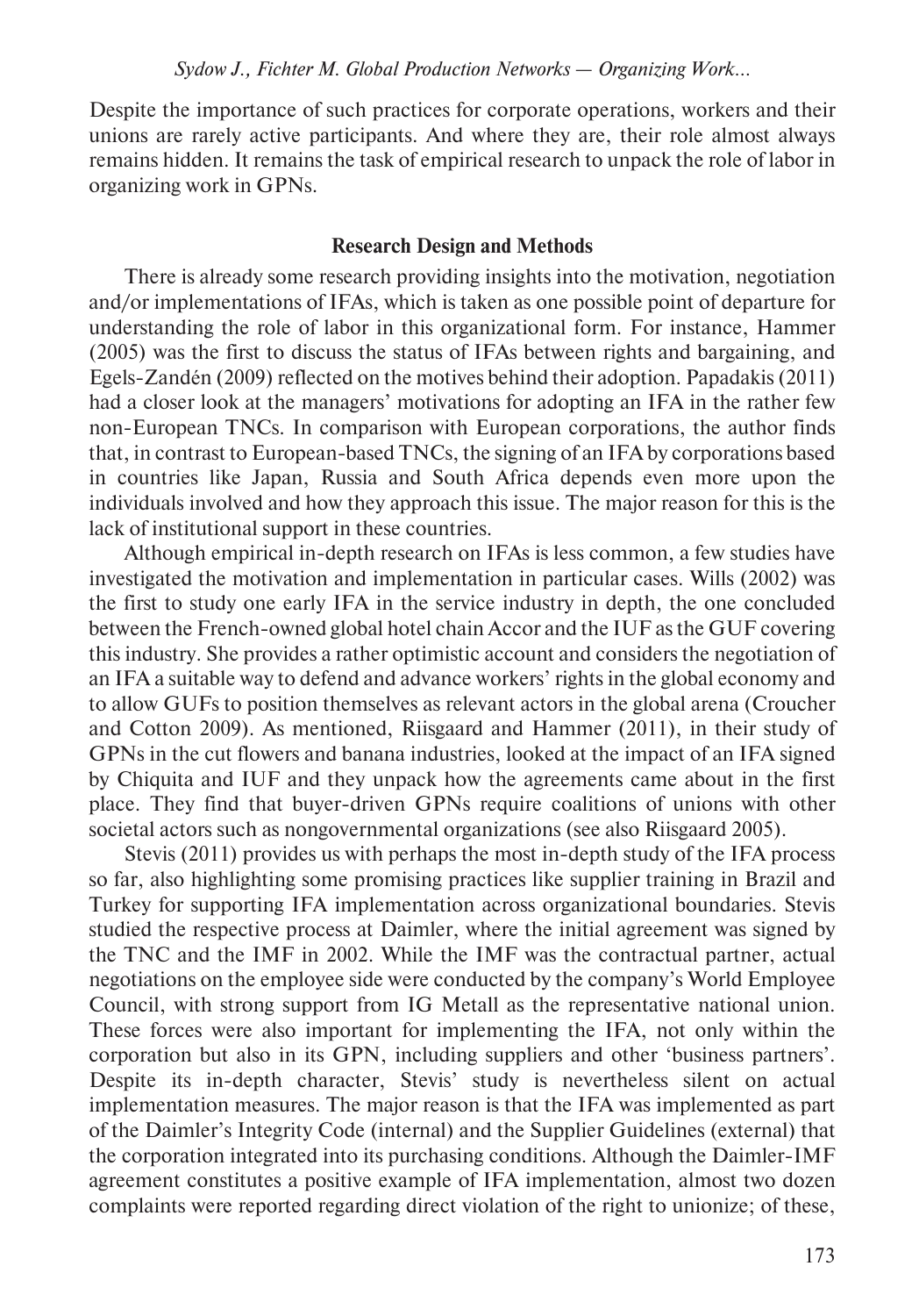12 involved a supplier and others business partners. At the time of the study, almost all of them had however been resolved via an established procedure of complaint handling.

Miller (2011) reports similar in-depth findings on one company, in this case the textile TNC Inditex that signed an IFA (called "Global Agreement" in this case) with the International Textile, Garment and Leather Workers' Federation (ITGLWF) following a factory collapse in Bangladesh killing 64 workers, injuring a further 84 and making about 2,000 lose their jobs overnight. Again, the information on the actual implementation of the agreement is scarce, but some measures like training (in which the ITGLWF was involved) as well as impact on the work conditions at suppliers in this buyer-driven value chain in at least two countries (Bangladesh and Cambodia) are reported.

Davies, Hammer, Williams, Raman, Ruppert and Volynets (2011) also carried out in-depth research on one TNC in the largely project-based construction industry. The firm under study, Hochtief, is headquartered in Germany and signed an IFA with the BWI as early as 2000. Within the framework of this study, the authors had a closer look at the implementation of the agreement in the corporation's subsidiaries in Brazil, Malayisa and Ukraine; in the latter case they included even subcontractors which are a very common feature of the construction and building industry. They find that Hochtief operates a kind of "four-tier approach to IFA. The first tier comprises Hochtief's direct workforce in the home country, where industrial relations reflect the strength of the IG-BAU. Second are the regional subsidiaries and joint ventures, which are allowed considerable latitude to capitalize on restrictive labor legislation. Third are the subcontractors. The evidence suggests that IFA terms are not routinely communicated, and the Ukrainian case demonstrates that, even where relatively few contractors are involved, there is almost no awareness among managers of their obligations. The fourth tier is the informal labor that makes up the bulk of the workforce in all three countries. … While the IFA does not claim to reach them, their presence represents an existential threat to union organization" (Davies et al. 2011: 135).

Finally, Niforou (2012) investigates the commitment of two Spanish TNCs (Telefonica and Endesa) with strong presence in Latin America and how this translates into local practice in Argentina and Peru. The author finds a paradox: the generic character of the IFAs encourages management to sign them but, regarding implementation, exactly this character "gives precedence to local laws and hence renders the reinforcement of compliance difficult and, in some cases, unfeasible" (p. 352). While this study is similar to others and to our own with regard to investigating TNCs headquartered in Europe, it is — like others — significantly less comprehensive in terms of companies and countries covered. More importantly, this study is confined to the TNCs and their subsidiaries, not including "independent" suppliers embedded in GPNs.

Our own research integrates what has been learned from former IFA studies, not least with regard to the role of labor involved in organizing work in GPN. We focus first of all not only on the interests and motivations which drive unions and firms to negotiate — and finally sign — such an agreement, but more importantly on their actual implementation, in particular in countries that are considered to be economically important but very difficult in this respect: Brazil, India, Turkey, and the USA. Second, we aim at investigating the implementation of IFAs not only within the boundaries of the TNC (i.e. their foreign subsidiaries) but also in their GPNs, including, at the very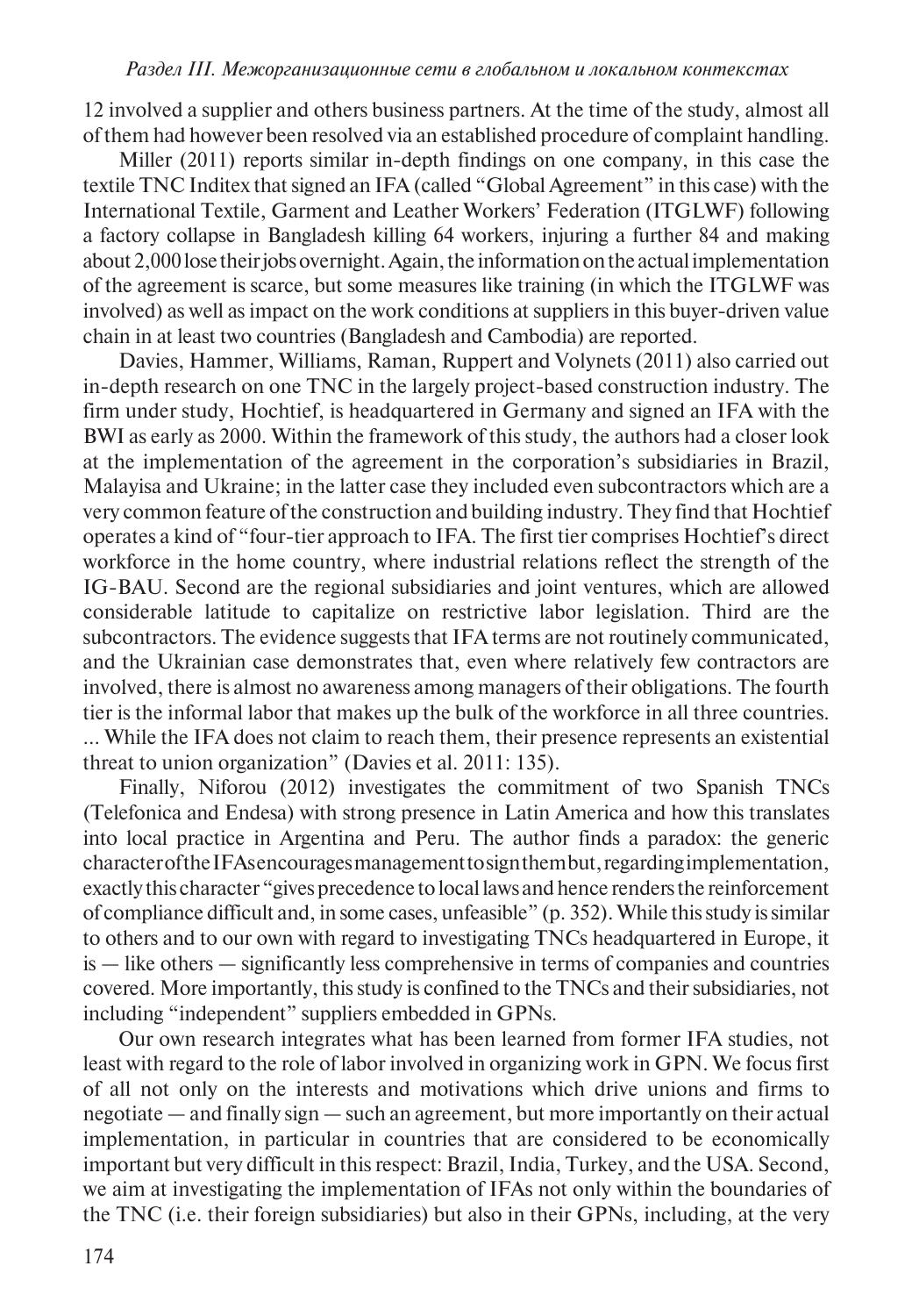least, the first-tier suppliers of the local subsidiaries. Third, we look in more detail into the negotiation processes and how they affected the outcome, i.e. the implementation of the agreement in the TNC and its GPN.

In more detail, we investigated the IFA process at 8 TNCs headquartered in continental Europe (see Table 1). All these TNCs belong to one of the four industries that are represented by one of the four GUFs mentioned earlier. As a group, these GUFs account for ca. 90 percent of all agreements concluded. Apart from analyzing the agreements themselves (and other material available), we interviewed management as well as labor representatives involved in the IFA process. Our interviews at the headquarter level were supplemented by field research on the actual implementation in the four selected host countries mentioned. The findings we will report below are based upon around 150 interviews conducted with management and labor representatives in home and host countries, but most of all upon a comparative analysis of the 8 cases in which we were able to conduct 35 interviews not only with both sides but also in all four of the countries involved.

*Table 1* 

| <b>TNC</b>           | <b>GUF</b>          | Year of<br><b>IFA</b><br>(renewal) | <b>Industry</b>                    | <b>Employees</b> Locations<br>2007 | 2007 | $Sub -$<br>contracting                                      | <b>Interviews</b><br>(mgt/<br>labor) |
|----------------------|---------------------|------------------------------------|------------------------------------|------------------------------------|------|-------------------------------------------------------------|--------------------------------------|
| Metal<br>Corp        | <b>IMF</b>          | 2002                               | Automotive                         | 270,000                            | 17   | System<br>suppliers,<br>relational<br>$sub-$<br>contracting | 3/3                                  |
| Wire<br>Corp         | <b>IMF</b>          | 2003                               | Cables $&$<br>wiring               | 35,000                             | 31   | Market<br>contracting                                       | 1/2                                  |
| Resource<br>Corp     | BWI/<br><b>ICEM</b> | 2005                               | Resource<br>extraction             | 90,000                             | 77   | extensive sub<br>contracting                                | 2/4                                  |
| <b>Build</b><br>Corp | BWI                 | 2000                               | Construction<br>&<br>development   | 53,000                             | 42   | extensive sub<br>contracting                                | 1/3                                  |
| Chem<br>Corp         | <b>ICEM</b>         | 2005<br>(2008)                     | Special fibers<br>& plastics       | 15,000                             | 28   | Relational<br>and market<br>contracting                     | 2/2                                  |
| Rubber<br>Corp       | <b>ICEM</b>         | 2000                               | Special<br>chemicals &<br>textiles | 34,000                             | 53   | Market<br>contracting                                       | 2/3                                  |
| Service<br>Corp      | <b>UNI</b>          | 2003<br>(2008)                     | Facility<br>services               | 438,000                            | 62   | Minimal<br>$sub-$<br>contracting                            | 1/3                                  |
| Sec<br>Corp          | <b>UNI</b>          | 2008                               | Security<br>services               | 560,000                            | 120  | Minimal<br>$sub-$<br>contracting                            | 1/2                                  |

#### **Case Study Information**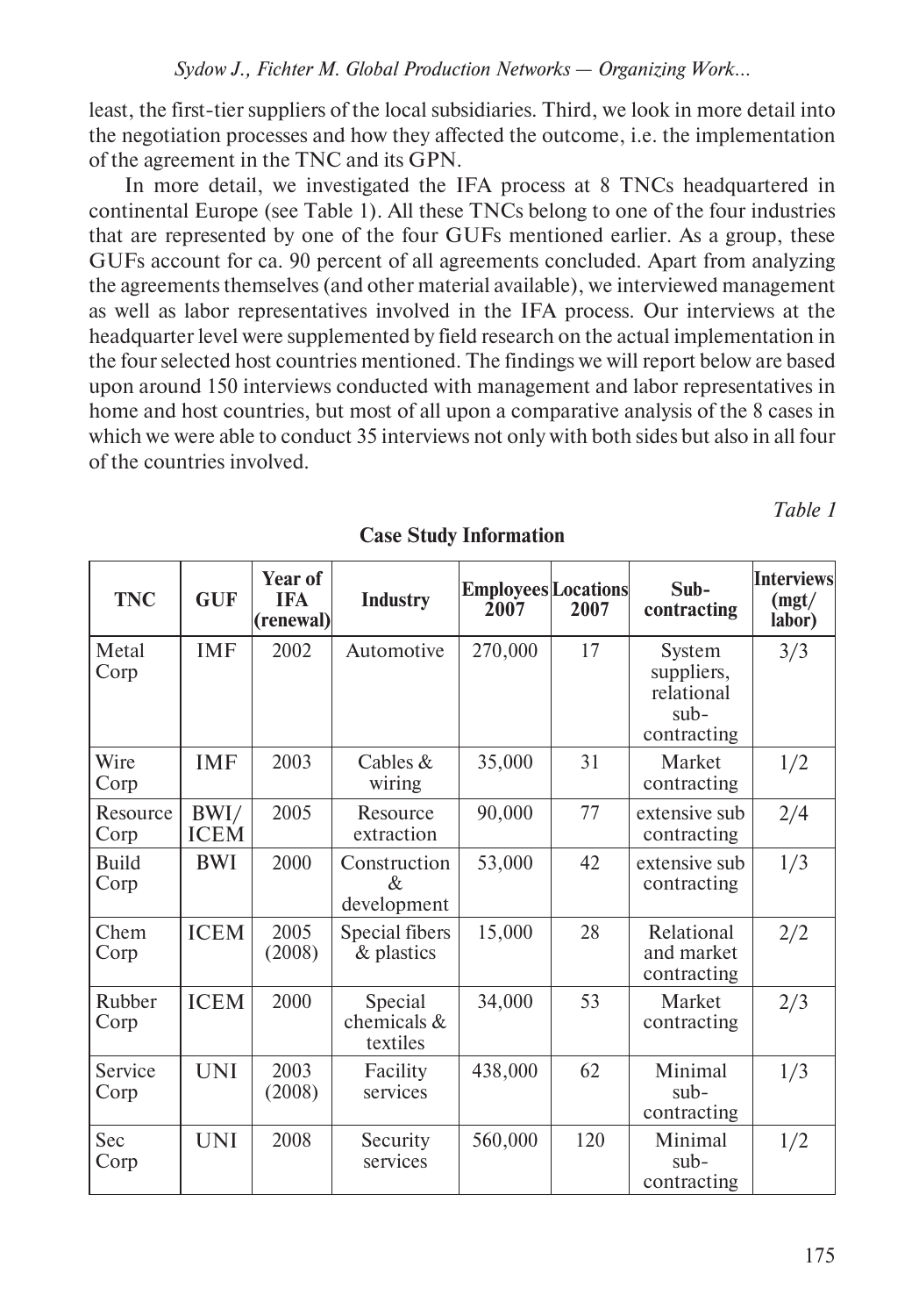### **Findings: Interests, Negotiation, and Implementation**

### *Interests and Motivations of TNCs and GUFs*

From the perspective of national *unions* and their GUFs, the interest and motivation for signing an IFA is quite clear and reconfirmed again and again by our interviewees on the labor side. In their development as a corporate-oriented strategy, IFAs have enabled labor to set parameters of focusing policy for its transnational goals. The most important of these are

- ensuring compliance with the ILO's core labor standards within a TNC and throughout its GPN;
- the global institutionalization of viable collective conflict resolution mechanisms;
- the organization of transnational solidarity and the creation of a space for social dialogue.

However, by far the most important interest and motivation of GUFs is their recognition as a negotiation partner.

TNC headquarter *management* also has a variety of motives for negotiating an IFA. In general, it may be seen as a signal to investors, employees, customers, governmental agencies or NGOs that the company has a committed CSR agenda regarding employees (Coleman 2010). This signal, especially if perceived by relevant intermediaries (e.g. analysts) may even have implications for financial performance of the corporation (Doh, Howton, Howton and Siegel 2010). Other interests that showed up in the interviews were the fulfillment of legitimacy requirements, the standardization of human resource practices, and the avoidance of state regulations. Finally, although we have found only general references for this, management may regard the IFA as binding the union into a kind of risk management contract. Nevertheless, only in a very few cases have these interests on the management side actually triggered the beginning of the process. As stated before, negotiations have almost always resulted from the initiative of labor representatives.

While all TNCs with IFAs do indeed have some kind of policy on CSR and regard their IFA as an additional element thereof, the efforts expended by management to ensure the implementation of the IFA depend significantly on the extent to which management has endorsed CSR as an integral element of all of its business operations as well as on its relationships with the trade unions. In light of the fact that the vast majority of IFAs have been negotiated with TNCs with headquarters in the European Union, the legal and institutional environment also seems to have had a significant impact. In this respect, the signing of an IFA may be unlikely to have an additional, not to mention a singular, responsibility for improving labor conditions and labor relations in TNCs and their GPN.

## *Corporate or even Network-wide Implementation?*

In our research, we have focused not only on understanding why IFAs are negotiated, but also on whether and how they are being implemented. Despite an impressive increase in the number of IFAs since 2000, our study indicates that in a large majority of cases, the actual implementation of the IFA within the TNC has progressed slowly or not at all. While not discounting latent or diffuse organizational constraints which may slow the process (Fichter et al. 2011), we rather focus here on several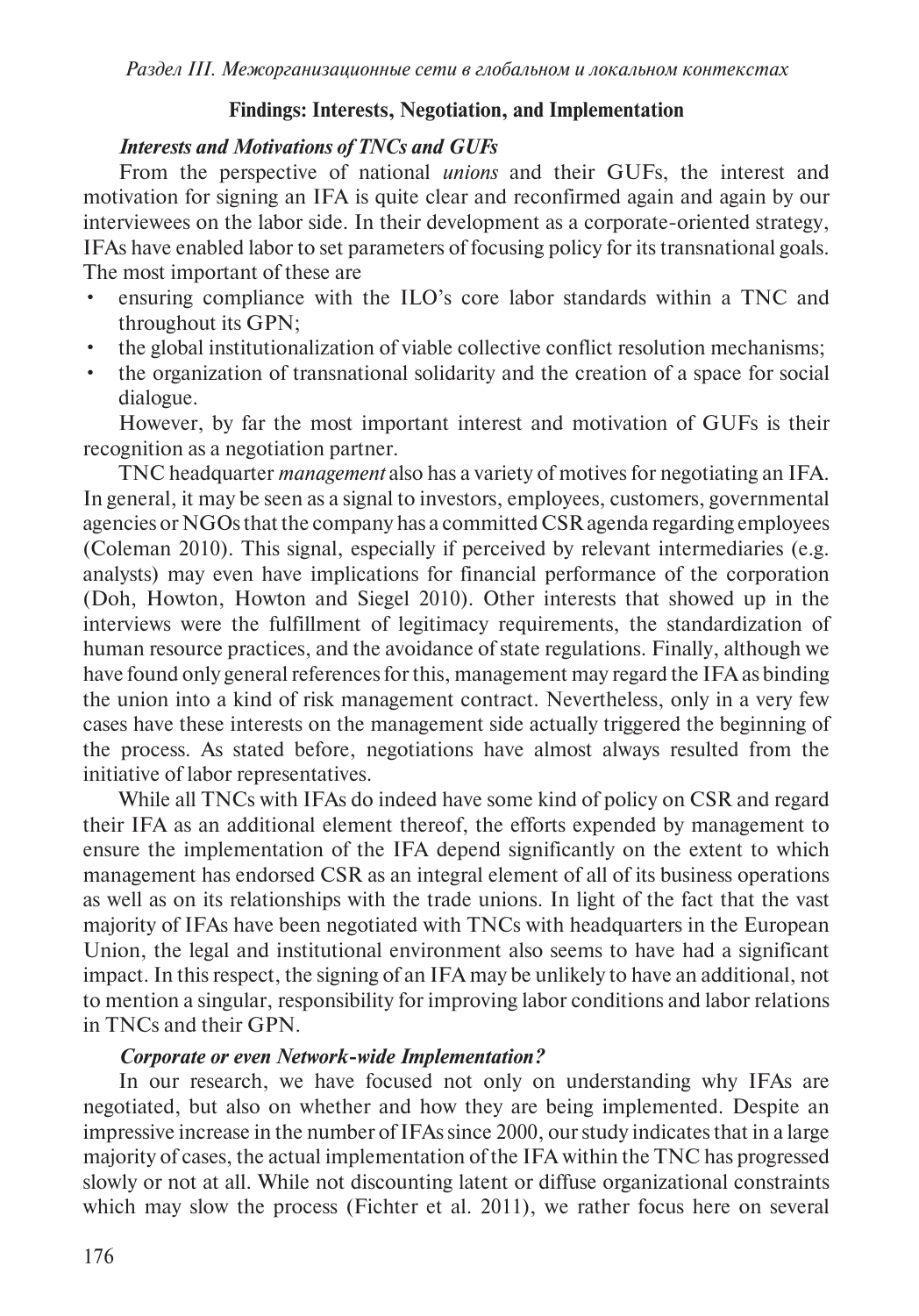political aspects of the process which appear to have a particularly strong bearing on implementation in a substantial number of cases.

In signing an agreement, headquarters management has made a commitment and exercised its prerogative of responsibility for the implementation of the IFA. But in most cases, beyond general references to measures for informing company employees of the agreement, no explicit processes and procedures, or resource commitments, have been incorporated into the agreements. This becomes particularly clear in the cases we studied in-depth. Furthermore, the implementation at suppliers in the GPN is not even mentioned in one-half of the IFAs concluded so far. Because of legal problems, management even seems increasingly opposed to including suppliers in these agreements, especially in regard to those at the periphery of GPNs.

The real issues, problems and challenges of implementation have usually been relegated to the post-negotiation phase of the process instead of being integrated into the agreement along with the substantive provisions and procedures for monitoring and for conflict management. Without a jointly negotiated, process-oriented plan of implementation anchored in the agreement as signed, labor's role is curtailed. Headquarters management, whether explicitly or only implicitly, claims sole responsibility for implementation within the TNC's organization. In this scheme, unions are relegated to the role of a watchdog. To be sure, the capacities of unions to fulfill even the role of a watchdog effectively are limited. And our research has shown quite clearly, that the conclusion of IFAs cannot be equated to creating an active role for labor in the organizing of work in GPNs per se; at least not one that goes beyond the initiation of an IFA. But overall, the deficiencies and inadequacies we have found in regard to implementation must be primarily attributed to management's unilateral approach and its unwillingness to engage in the experiment of a jointly negotiated implementation.

In some cases, management has been even ambiguous about the need for an IFA in the first place, or regards CSR programs as adequately fulfilling the requirements of implementation with which it is charged. Another, even more complex problem, involves the question of deficits in managerial power, capacity and resources. We have argued that there are instances in which headquarters management in global corporations does not (or cannot) wield the kind of hierarchically-based organizational power necessary to command a simple "top down" transfer of practice (Fichter et al. 2011). At the least, active personal engagement and leadership from top management is required, along with designated resources to ensure a process-oriented plan of implementation.

As a selection of our case studies in Brazil and the US shows (see Fichter and Helfen 2011 for details), resistance on the part of certain departments or subsidiaries is recurrent. Oftentimes local management balks at implementing the IFA by invoking the argument that its responsibility as a corporate citizen is to adhere to local laws and recognized procedures, even if this solidifies the kind of regulation gap between the IFA and the standards of the local environment to which Niforou (2012) refers in her study as well. If central management does not forcefully back the IFA as explicit corporate policy, its implementation, especially in regard to the most controversial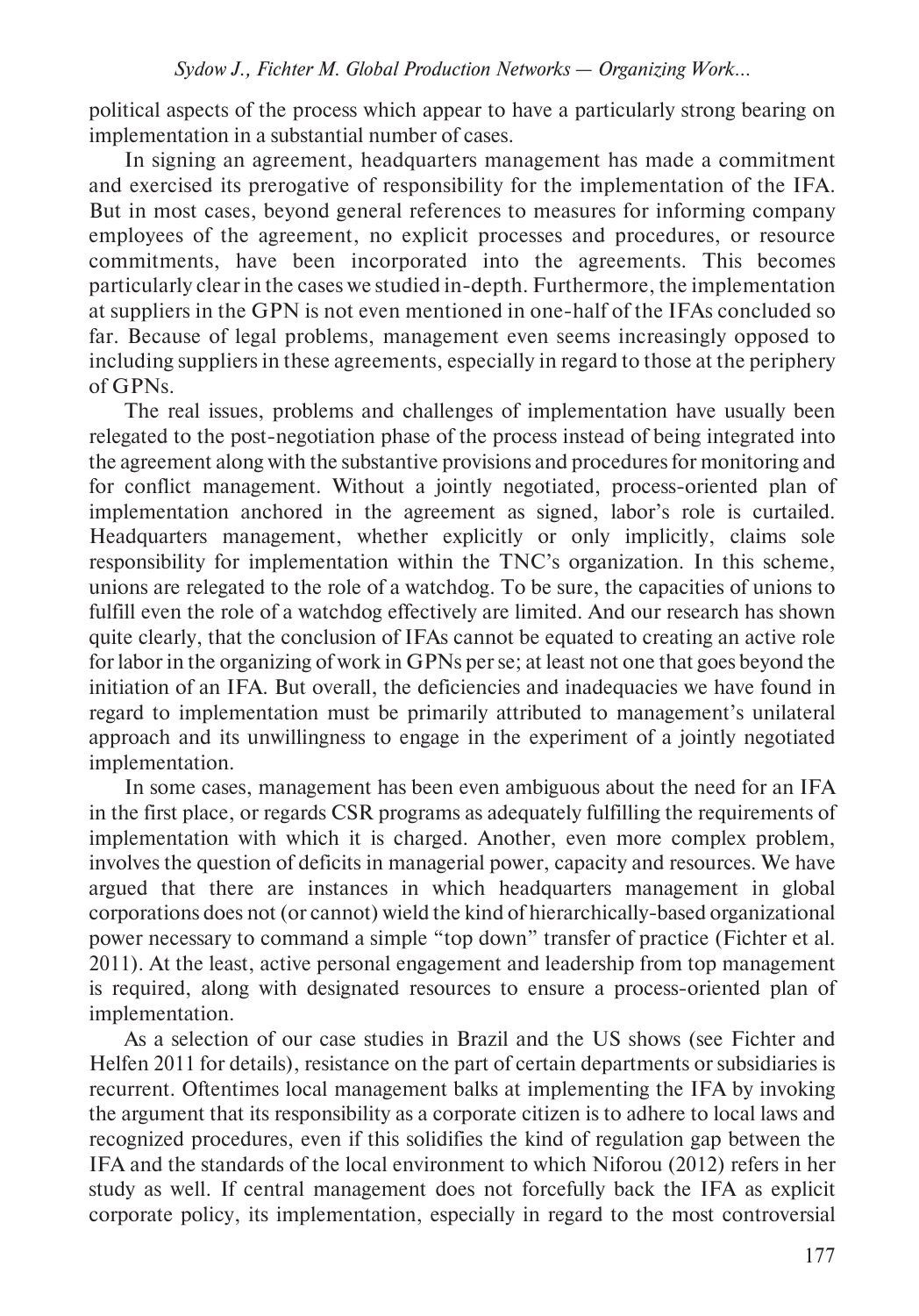issues, will remain unsatisfactory; obviously, this applies even more so to the first-tier suppliers and sub-contractors of local subsidiaries. While headquarter management can apply economic pressure in some cases, it has no means of exercising hierarchical fiat over legally autonomous entities.

As one of the ILO core labor standards, freedom of association and the right to collective bargaining are a basic element of virtually all IFAs. At the same time, our research has found widespread evidence that the recognition of a union and the commencement of collective bargaining over substantive issues is probably the most widely contested aspect of local implementation. The upshot is that the implementation process only then moves forward, when the labor side constantly pushes management at all levels and in each workplace. All too often, however, labor lacks the (material, personal, and organizational) resources to do so, leading to a signed, but unused document.

The apparent dichotomy between the achievement of agreed upon practices and the lack of defined means of their transfer from the level of headquarters management to all other units in the TNC (and ultimately throughout the GPN) creates what might be called a "hollow document". And it cannot be resolved by simply delegating implementation to actors outside the headquarter circle who were not involved in the negotiation phase (see below).

IFA implementation as a "top down" process also poses a particular challenge for labor. While it has been essential for the GUFs to assert their role in leading the development of IFAs as a corporate-oriented policy, their affiliates — i.e. national unions — are membership-based autonomous entities with a variety of other priorities. Recognition and use of IFAs requires what has been widely designated in labor circles as "ownership", i.e. an understanding of the IFA and its use. However, IFAs have been negotiated and signed without the involvement, or sometimes even the knowledge, of the less powerful member unions or those directly affected at the local level. Many unions outside of Europe find it difficult to recognize the proclaimed advantages of an agreement with a social dialogue character, especially if such an understanding of labor relations is not prevalent in their country, or wherever trade union membership is not regarded as a basic human right (cf. Gross 2010).

## *Impact of Negotiation on Implementation*

The manner of IFA negotiations, including the topics of discussion (substantive issues, procedures, coverage), definitively sets the stage for the ultimate strength of an agreement. In the terms of the bargaining concepts developed by Walton, Cutcher-Gershenfeld and McKersie (2000), our research indicates that "integrative bargaining", conceived here as a result of "institutional work" (Lawrence and Suddaby 2006) on the part of labor to overcome pervasive reluctance of management, dominates the negotiation phase of the IFA process. Integrative bargaining "has the function of finding common or complementary interests and solving problems confronting both partners. It serves to optimize the potential for joint gains" (Walton et al. 2000: 45).

In the large majority of agreements in existence today, negotiations have taken place as an extension of the continental European style of labor relations at TNC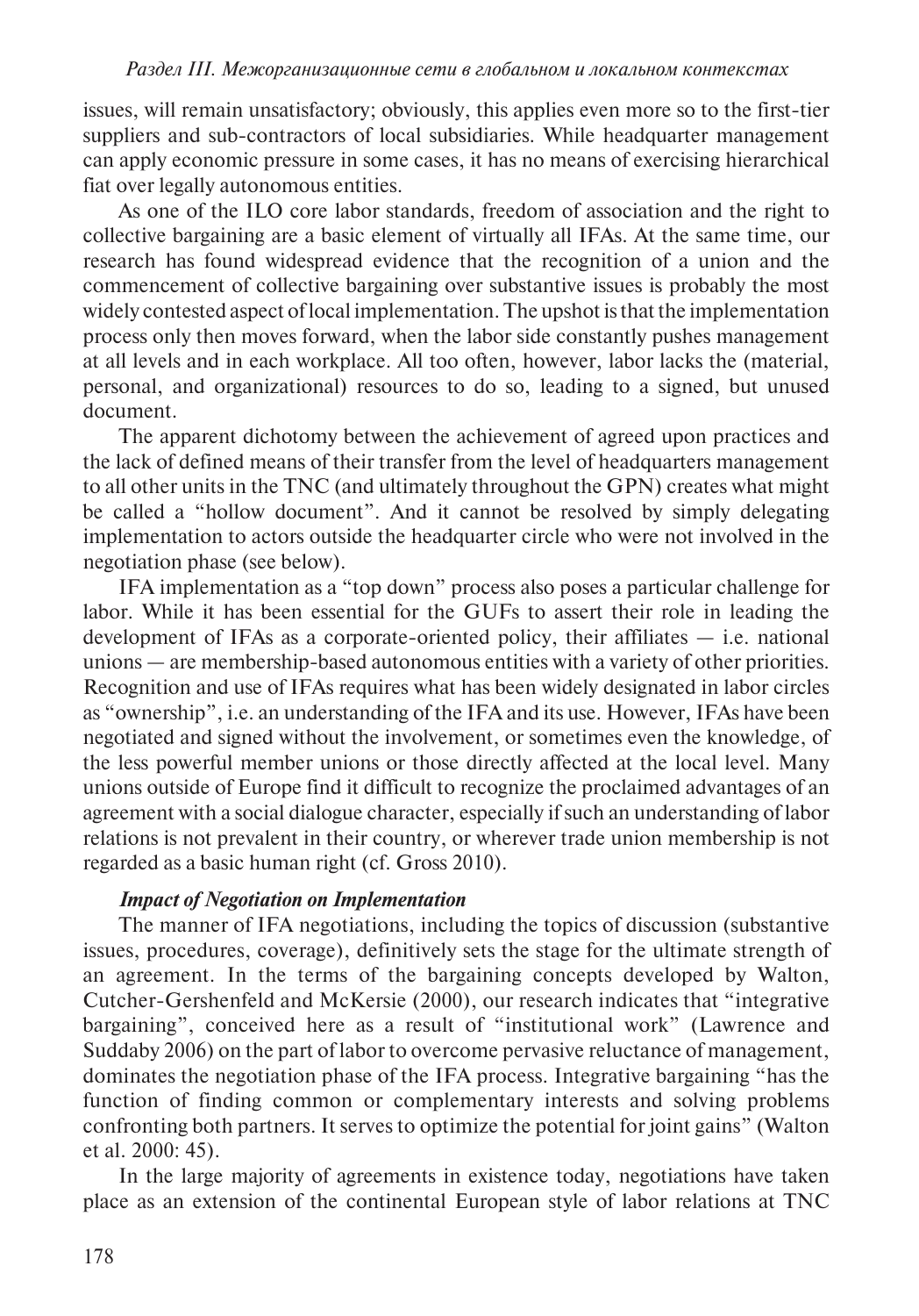headquarters. This style might be characterized as "conflict partnership" (Müller-Jentsch 2008). In a small number of instances, negotiations have begun only after labor had successfully mounted enough pressure to bring management to the bargaining table. But even in these cases, both sides quickly adjusted to developing an atmosphere of social dialogue and pursuing constructive and mutually acceptable solutions. For this reason, we would generally characterize the successful negotiation of an IFA as an exercise in integrative bargaining in its European variety — and potentially as a decisive step towards company and, possibly, network-wide implementation (Helfen and Sydow 2013).

In many cases the result of this phase of the IFA process has however been an agreement, the content of which is couched in very general terms, especially if the negotiation phase was not preceded by conflict. This can be an expression of an ongoing strong relationship of intense interaction between management and labor representatives at the headquarters (home country union, works councils), but it may just as well be indicative of labor's weakness. A more robust content of the agreement is more likely to reflect either a mutually reinforcing interest in producing an effective agreement or be the result of the recognition of ongoing differences requiring the need to codify issues and procedures in detail. Problems in conjunction with IFA implementation arise in this connection primarily in regard to three issues: the recognition of trade unions, the conflict management procedure, and the applicability of the IFA to suppliers and sub-contractors.

Within the TNC, an approach is required which addresses this issue in a more comprehensive and integrative manner, and includes process-oriented mechanisms which involve subsidiary (and eventually supplier) management throughout the IFA process. Labor too has been confronted with problems of organizing its collective voice in both the negotiation and the implementation phases. In negotiations, labor has not always been represented solely by the responsible GUF at the bargaining table with management (Helfen and Sydow 2013). Often there has been a constellation of collective actors consisting of the GUF, the home country union(s) and the (European, World) works council. While the importance of the home country representatives in getting management to negotiate and sign an IFA is significant, we have found that the direct involvement of multiple actors on the labor side is not necessarily conducive to achieving a strongly worded IFA. And furthermore, a dysfunctional alliance among the different players on labor's side considerably weakens implementation practices.

#### **Discussion, Conclusions and Directions**

In the foregoing sections we have argued that the implementation of an IFA is strongly predetermined by the constellation of actors and the outcome reached in the negotiation phase of the IFA process. In a nutshell, implementation is contingent upon both the institutional setting and the policies of the many — potential and actual individual and collective actors involved. Consequently, the scope of an IFA that results from its negotiation as well as the manner in which it is implemented varies substantially, not only from one corporation to another but also within one TNC and its global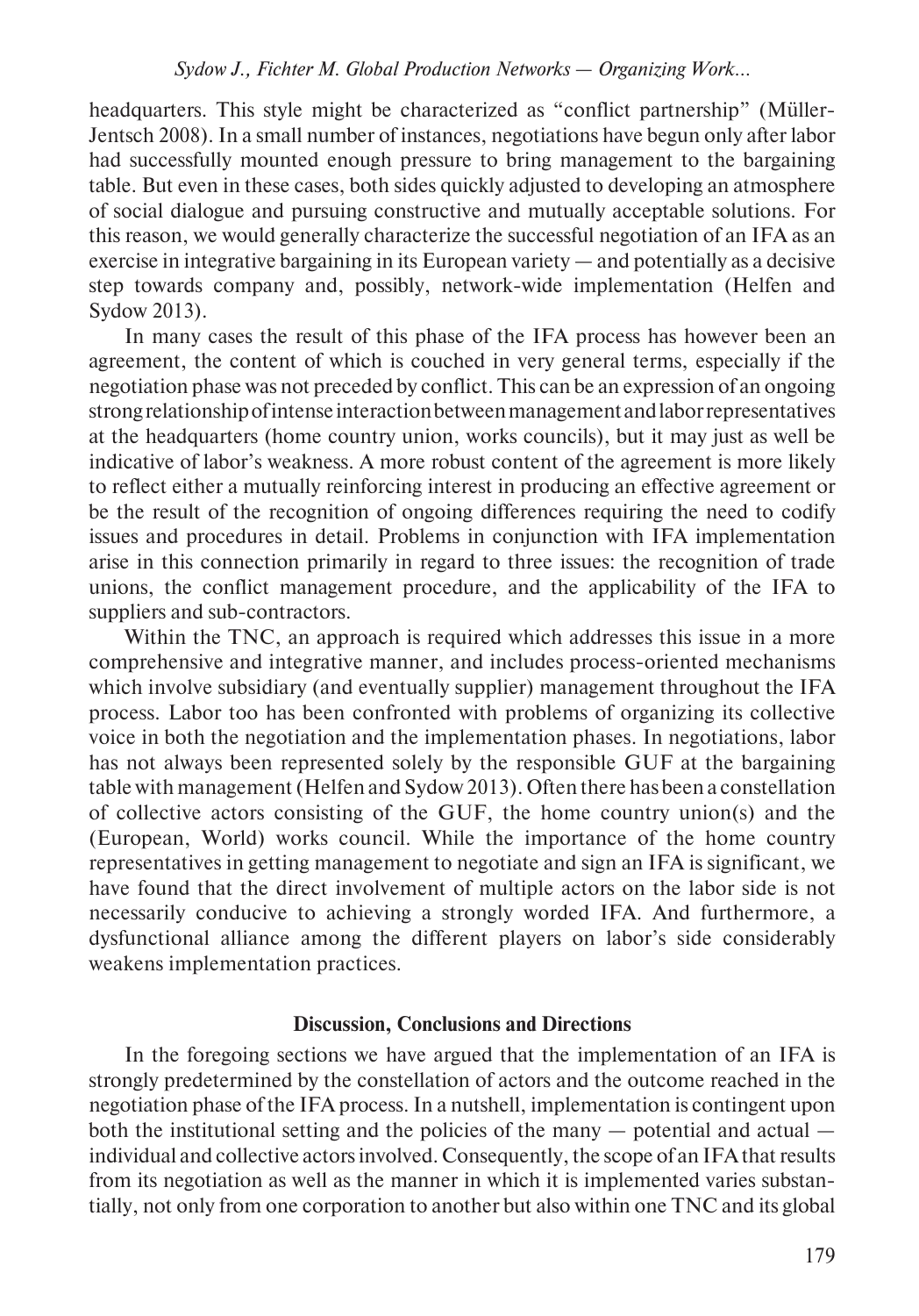production network. For example, it is evident from our cases that the inclusion of local and national unions from the host countries in the negotiation phase of the IFA is essential for generating "local ownership". On the labor side, such inclusion is primarily the responsibility of the GUF, and while it increases the complexity of the negotiation setting, it may contribute to securing the legitimacy of the GUF as a bargaining counterpart for the TNC management as well as improving the chances of a successful implementation. TNC management, too, has a crucial responsibility in facilitating a transfer of practice, first of all from headquarters to corporate subsidiaries, but also beyond TNC organizational boundaries to suppliers and sub-contractors in the GPN (Fichter et al. 2011).

For a "full scale" implementation of an IFA, we claim that, apart from a strong content and an early involvement of host country participants (management and labor) in the process, *three sets of practices* involving all relevant actors are necessary. The first set concerns the practices relating to dissemination and communication of information . The second set covers training practices while the third is operational, referring to the introduction of routines, rules and procedures as well as related organizational and inter-organizational structures (e.g. an inter-organizational team in charge of coordinating the monitoring process). Again, we would emphasize that in line with the multi-organizational practice perspective that we adopt, implementation should be ideally conceived as a process of combined and joint activity and decision-making by management *and* labor.

We define *information and communication practices* as the intra- and interorganizational tools used to inform the public and employees (including managers) throughout the TNC and its global production network of the existence and content of the IFA. Our case studies are indicative of the extent to which this basic step toward implementation has been taken. In general, the information and communication practices in regard to the IFAs in all four countries of our case studies have been inadequate: in most of the cases the IFA was still basically "unknown" to the key local actors at the subsidiaries we investigated. Moreover, we can infer from all of our case studies that the suppliers and sub-contractors had not been adequately informed — or not informed at all — about the IFA.

However, we have also found important and instructive exceptions to this general finding. Although differing in their focus, the IFAs of ChemCorp and MetalCorp are prime examples of agreements that have been actively communicated to the actors at the local subsidiaries. In the first instance, management has been the focal actor of communication; in the latter it has been the union. In regard to its operations in Brazil, WireCorp's IFA falls in this category as well, considering that the use of the IFA by the local union to rectify an unsatisfactory labor situation was the result of the information it received about the IFA through its national union body. In contrast to these cases, the local actors at ResourceCorp and at ServiceCorp in all four countries appear to have received no information (or at least wholly inadequate information) regarding the IFA. And at RubberCorp, the problems of implementation ranged from the agreement being unknown to local actors (India, Turkey), through the incapacity of local labor representatives to reach a common position for using it to interact with management (Brazil), and on to management opposing its implementation (USA).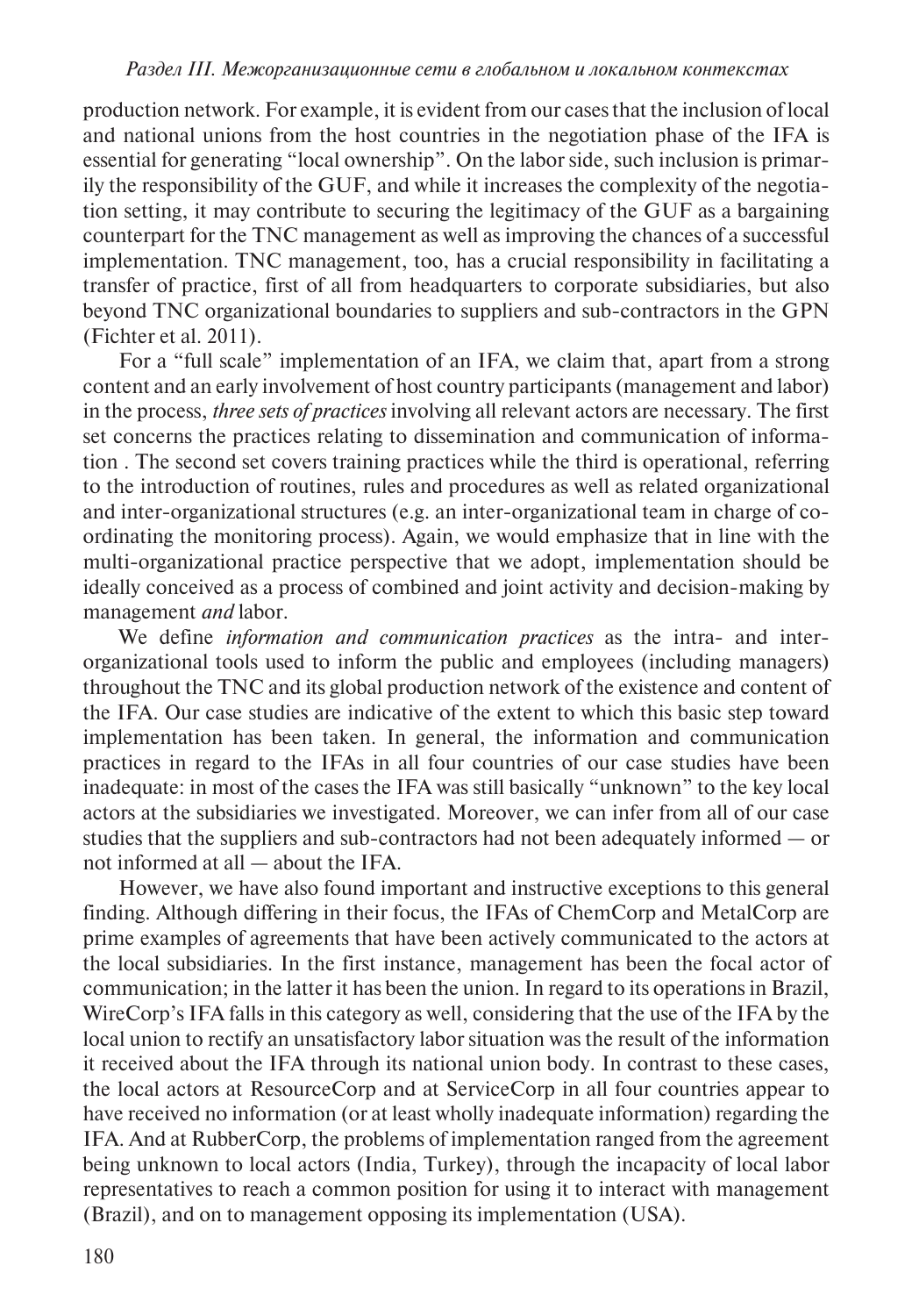In regard to the second set of practices, we describe *training practices* as measures used by TNCs and GUFs individually and jointly to train employees and union representatives for IFA implementation in the host countries. The focus would be initially on the TNC subsidiaries, but possibly, such practices could include first-tier suppliers, which in turn may integrate IFA standards into their own strategic "supplier development" (Sako 2004) policies and practices. In this manner, labor standards in significant parts of the global production network could be achieved (see also Frenkel and Sydow 2011).

Again, our case studies document the existing inadequacy of IFA implementation policy in this regard. Without completing the first step of information and communication, as is evidenced in most cases, the second step of training cannot take place; nor can it be extended to suppliers and sub-contractors. At ChemCorp, we did find evidence of a quite sophisticated training policy within the Brazilian subsidiaries. However, it was clearly embedded in the company's CSR policy, focusing exclusively on training management. The IFA as a negotiated labor policy between a GUF and management was not visible. Instead, the process was management-driven, while the union had not been able to counteract its marginalization. This, we would note, is a clear diversion from the joint labormanagement dialogue approach cultivated at the headquarter level. At MetalCorp, training practices at the subsidiary we investigated in Brazil were quite comprehensive, albeit pursued separately by management and labor. As for their extension to suppliers, the apparent absence of such training practices led to conflict. Labor had to exert pressure that was subsequently transferred through MetalCorp management to suppliers to ensure compliance. In our other countries, we found that the MetalCorp CSR training program for management was a required activity, but that labor issues were only a minimal part of this exercise.

Lastly, *operational practices* are defined as the actions taken to change local conditions and practices that provoke violations of labor standards. The development of such practices is also a clear indication of the willingness and/or capability of management (and unions, works councils etc.) to actually improve working conditions and labor relations throughout the TNC subsidiaries and possibly even its suppliers. In our research, we found only very limited evidence of different forms of operational practices. Using the Brazilian cases to highlight our results, we found that ChemCorp management in Brazil has successfully integrated the corporate approach to social responsibility into its daily operations. This includes policies conforming to the labor standards of the IFA, albeit without  $-\infty$  as the conclusion of an IFA would suggest  $-\infty$ active participating role for the local unions. At WireCorp, union intervention locally and globally initiated a change in management's labor relations policies. Evidence of this can be seen in the labor-management consultations over redundancies in the financial and economic crisis of 2008. Finally, weekly joint meetings between management and union representatives at our MetalCorp subsidiary testify to the incorporation of the IFA into operational practices.

As our case research shows, the process of IFA implementation is far from being completed. Indeed, MetalCorp is a highly instructive example of a completed process — but it is exceptional. And while ChemCorp is making a concerted joint effort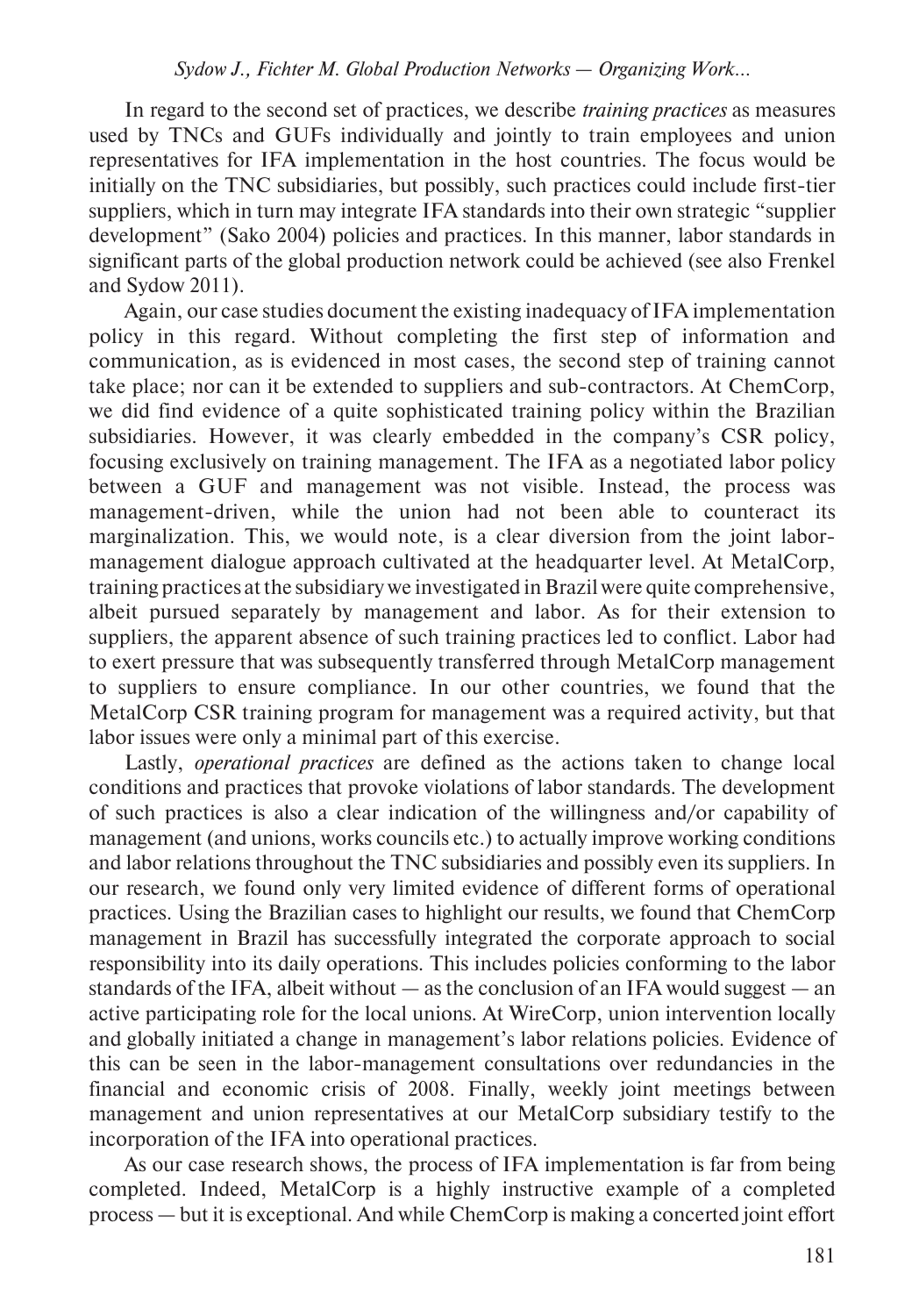*Раздел iii. Межорганизационные сети в глобальном и локальном контекстах*

together with the GUF toward implementation, we still found resistance (USA) on the one hand, and union marginalization (Brazil, India) on the other hand.

As such, we would conclude with the following observations:

- 1. IFAs are a joint labor-management policy statement and must be communicated to the actors at the subsidiaries and the suppliers accordingly. To be understood and referenced by the local actors, the IFA needs to be visible and represented separate from its integration into management's CSR policy. Unions, and the GUFs especially, should be aware that the recognized value of the IFA for affiliates is diminished when its corporate joint policy character is not emphasized.
- 2. IFAs require the promotion and development of "local ownership". As the case of MetalCorp, in particular, shows, the early involvement of host country actors in the IFA process, i.e. in the initiation and negotiation phases, is highly conducive to furthering its eventual implementation. Both labor (GUFs, home country unions) and management will find it difficult to carry the IFA process forward if the representatives of management and labor from the host countries who are expected to implement the IFA are not recognized participants of the previous stages.
- 3. The institutional setting in of the national systems of labor relations is often a difficult hurdle to a widespread IFA implementation. In Brazil, due to legal restrictions, unions are organizationally fragmented. Policy development across different workplaces even within the same company requires a special effort. As such, while an IFA may be fully implemented at one subsidiary due to a particularly favorable constellation of actors, its implementation at another subsidiary, or at any number of suppliers, might be completely inadequate. In the USA and in Turkey, legal requirements are prohibitive for union recognition. Similar problems exist in India as well. As such we can argue that IFAs are an essential but insufficient step toward securing basic labor standards and must be complimented by a more comprehensive legal framework of labor rights.

For local unions, evidence points clearly to the importance of an internationally oriented strategy of engagement. Here again, it is the multi-level approach of referencing the IFA in discussions with local management, while also seeking to leverage local management through initiatives directed at central management, that appears to lead to better results. Indeed, in some cases, a committed headquarters management might be an important ally for local union ambitions. By adopting such a proactive course, unions could signal that the IFA will be used as a yardstick for measuring labor relations and as a means of curtailing and preventing management policies that are at odds with the IFA. Wherever we found cases of successful application of IFAs in our research, this was a key contributing element of that success. In all such cases, local unions could rely on union input at headquarters level to voice their local grievances. However, more research is needed to gain a more general understanding of the underlying mechanisms of such cross-national processes.

#### **References**

*Bair J.* Analysing economic organization: embedded networks and global chains compared // Economy and Society. 2008. Vol. 37. Pp. 339–364.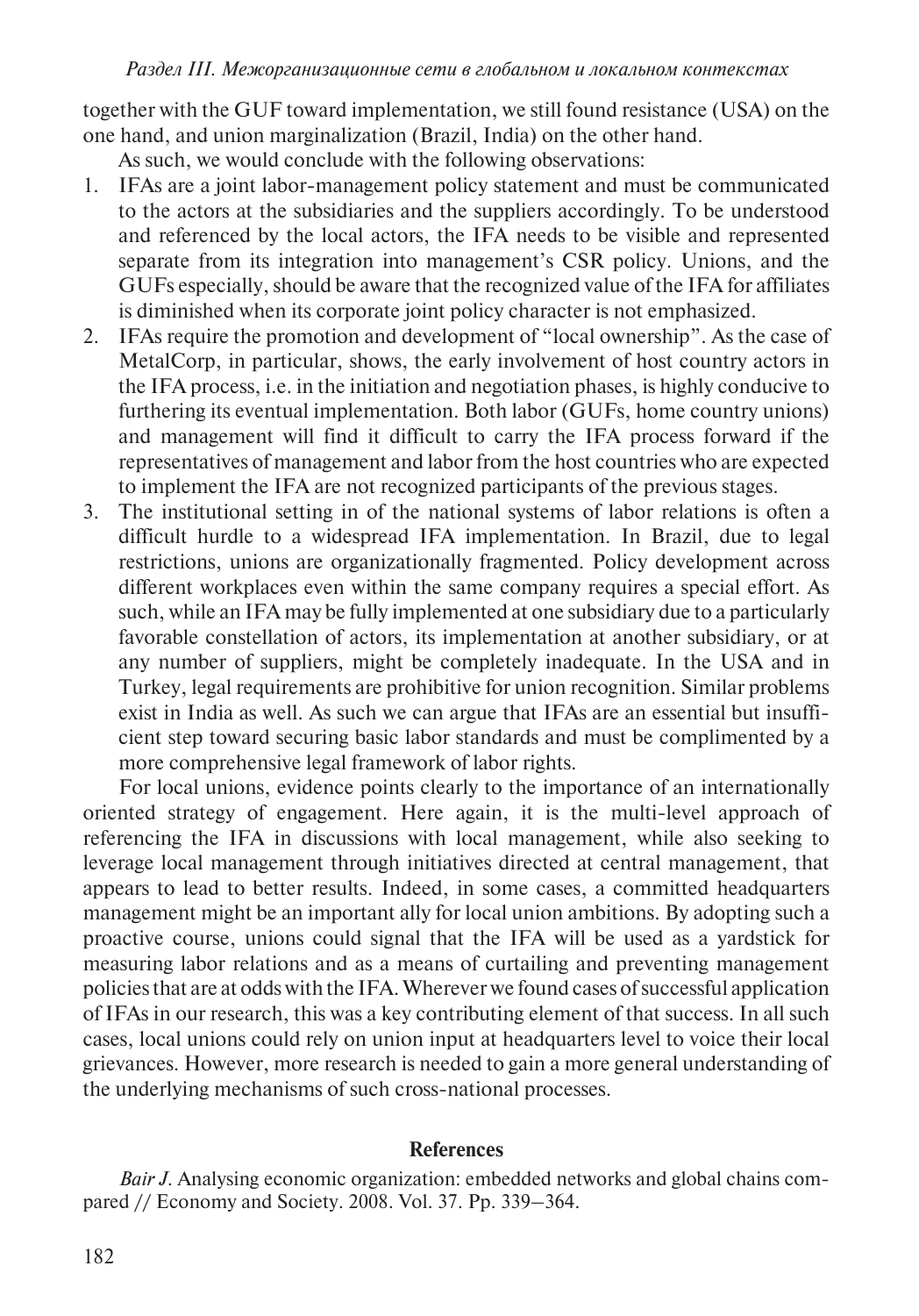*Borgatti S.C., Foster P.C.* The network paradigm in organization research: A review and typology // Journal of Management. 2003. Vol. 29. No 6. Pp. 991–1013.

*Coe N.M., Dicken P., Hess M.* Global production networks: Realizing the potential // Journal of Economic Geography. 2008. Vol. 8. Pp. 271–295.

*Coleman S.* Enforcing International Framework Agreements in U.S // Courts: A Contract Analysis, Columbia Human Rights Law Review. 2010. Vol. 41. Pp. 601–34.

*Croucher R. Cotton E.* Global Unions, Global Business. Global Union Federations and International Business. Middelsex: Middelsex University Press, 2009.

*Davies S., Hammer N., Williams G., Raman R., Ruppert C.S., Volynets L*. Labour standards and capacity in global subcontracting chains: evidence from a construction MNC // Industrial Relations Journal. 2011. Vol. 42. No 2. Pp. 124–138.

*Doh J., Howton S.D., Howton S.W., Siegel D.S.* Does the market respond to an endorsement of social responsibility? The role of institutions, information and legitimacy // Journal of Management. 2010. Vol. 36. No 6. Pp. 1461–1485.

*Egels-Zandén N.* TNC motives for signing international framework agreements: a continuous bargaining model of stakeholder pressure // Journal of Business Ethics. 2009. Vol. 84. Pp. 529–547.

*Ernst D., Kim L. Global production networks, knowledge diffusion, and local capability* formation // Research Policy. 2002. Vol. 31. Pp. 1417–1429.

*Fichter M., Helfen M.* Going Local with Global Policies: Implementing International Framework Agreements in Brazil and the United States // Papadakis K. (Ed.) Shaping global industrial relations: London: Palgrave Macmillan, 2011. Pp. 85–115.

*Fichter M., Helfen M., Sydow J.* Employment relations in global production networks — Initiating transfer of practices via union involvement // Human Relations. 2011. Vol. 63. No 4. Pp. 599–624.

*Flecker J., Meil P.* Organisational restructuring and megering service value chains: implications for work and employment // Work, Employment and Society. 2010. Vol. 24. No 4. Pp. 680–698.

*Frenkel S.* Globalization, athletic footwear commodity chains and employment relations in China // Organization Studies. 2001. Vol. 22. No 4. Pp. 531–562.

*Frenkel S., Sydow J.* Institutional conditions for organising decent work in global production networks // Sheldon P., Kim S., Li Y., Warner M. (Eds.): China's Changing Workplace. London: Routledge, 2011. Pp. 241–258.

*Gereffi G., Humphrey J., Sturgeon T.* The governance of global value chain // Review of International Political Economy. 2005. Vol. 12. No 1. Pp. 78–104.

*Grabher G., Powell W.W.* (Eds.) Networks. Cheltenham: Elgar, 2004.

*Greening D.W., Turban D.B.* Corporate social performance as a competitive advantage in attracting a quality workforce // Business & Society. 2000. Vol. 39. Pp. 254–280.

*Gross J.A.* A Shameful Business. The Case for Human Rights in the American Workplace. Ithaca NY: ILR Press, 2010.

*Hammer N.* International Framework Agreements: Global industrial relations between rights and bargaining // Transfer. 2005. Vol. 11. No 4. Pp. 511–530.

*Helfen M., Sydow J.* Negotiating as institutional work: The case of labor standards and International Framework Agreements. Organization Studies. 2013. Vol. 34 (in print).

*Henderson J., Dicken P., Hess M., Coe N.M., Yeung H.W.-C. Global production net*works and the analysis of economic development // Review of International Political Economy. 2002. Vol. 9. No 3. Pp. 436–464.

*ILO* Declaration on Fundamental Principles and Rights at Work. Geneva: International Labour Office, 1998.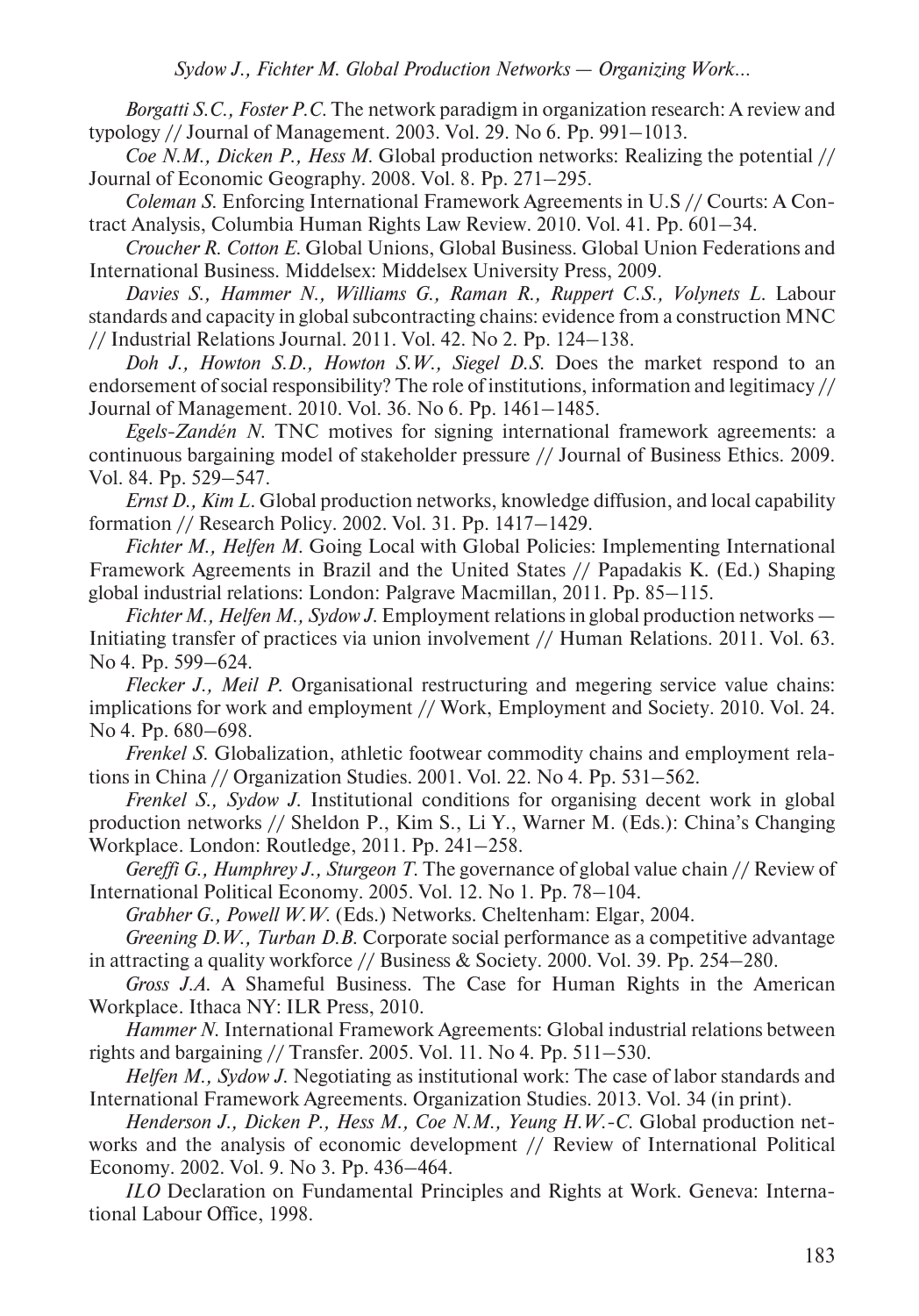*Раздел iii. Межорганизационные сети в глобальном и локальном контекстах*

*Lawrence T. B., Suddaby R.* Institutions and institutional work // Clegg S.R. , Hardy C., Lawrence T.B., Nord W.R. (Eds.) The Sage Handbook of Organization Studies. 2<sup>nd</sup> edition. London: Sage, 2006. Pp. 215–245.

*Levy D*. Political contestation in global production networks // Academy of Management Review. 2008. Vol. 33. No 4. Pp. 943–963.

*Locke R., Amengual M., Mangla A.* Virtue out of necessity? Compliance, commitment, and the improvement of labor conditions in global supply chains // Politics and Society. 2009. Vol. 37. No 3. Pp. 319–351.

*Marchington M., Grimshaw D., Rubery J., Willmott H.* Fragmenting work: Blurring organizational boundaries and disordering hierarchies. Oxford: Oxford University Press, 2005.

*Miller D.* Global social relations and corporate social responsibility in outsourced apparel supply chains: The Inditex Global Framework Agreement // Papadakis K. (Ed.) Shaping global industrial relations. London: Palgrave-Macmillan, 2011. Pp. 179–198.

*Müller-Jentsch W.* Industrial democracy: Historical evolution and current challenges // Management Revue. 2008. Vol. 19. No 4. Pp. 260–273.

*Müller-Seitz G.* Leadership in interorganisational networks — a literature review and suggestions for future research // International Journal of Management Reviews. 2012. 14 (in print).

*Niforou C*. International Framework Agreements and industrial relations governance: Global rhetoric versus local realities // British Journal of Industrial Relations. 2012. Vol. 50. No 2. Pp. 352–373.

*Papadakis K.* Adopting international framework agreements in South Africa, the Russian Federation and Japan: Management motivations // Papadakis K. (Ed.) Shaping global industrial relations. London: Palgrave-Macmillan, 2011. Pp. 61–81.

*Preuss L., Haunschild A., Matten D.* The rise of CSR: Implications for HRM and employee representation // International Journal of Human Resource Management. 2009. Vol. 20. No 4. Pp. 953–973.

*Provan K.G., Kenis P.* Modes of Network Governance: Structure, Management, and Effectiveness // Journal of Public Administration Research and Theory. 2008. Vol. 18. Pp. 229-252.

*Provan K.G., Fish A., Sydow J.* Interorganizational networks at the network level: A review of the empirical literature on whole networks // Journal of Management. 2007. Vol. 33. Pp. 479–516.

*Rainnie A., Herod A., McGrath-Champ S.* Review and positions: Global production networks and labour // Competition and Change. 2011. Vol. 15. No 2. Pp. 155–169.

*Riisgaard L.* International framework agreements: a new model for securing workers rights // Industrial Relations. 2005. Vol. 44. Pp. 707–737.

*Riisgaard L., Hammer N*. Prospects for labour in global value chains: Labour standards in the cut flower and banana industries // British Journal of Industrial Relations. 2011. Vol. 49. No 1. Pp. 168–190.

*Sako M.* Supplier development at Honda, Nissan and Toyota: Comparative case studies of organizational capability enhancement // Industrial and Corporate Change. 2004. Vol. 13. No 2. Pp. 281–308.

*Stevis D*. The impacts of international framework agreements: Lessons from the Daimler case // Papadakis K. (Ed.) Shaping global industrial relations. London: Palgrave-Macmillan, 2011. Pp. 116–142.